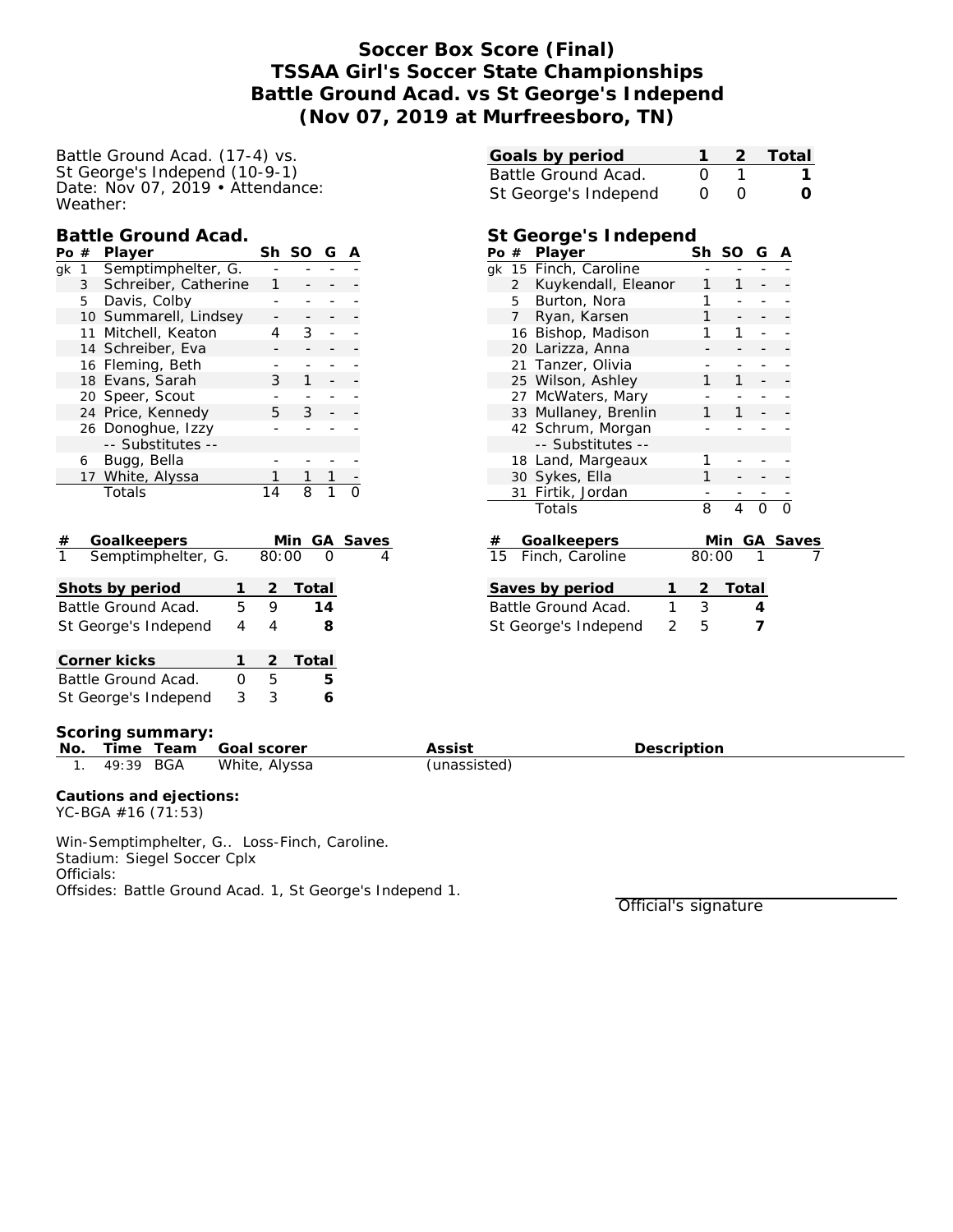## **Play-by-Play Summary (1st period) Battle Ground Acad. vs St George's Independ (Nov 07, 2019 at Murfreesboro, TN)**

**Battle Ground Acad. Starters:**

- GK 1 Semptimphelter, G.
	- 20 Speer, Scout
	- 5 Davis, Colby
	- 18 Evans, Sarah
	- 16 Fleming, Beth
	- 26 Donoghue, Izzy
	- 24 Price, Kennedy
	- 11 Mitchell, Keaton
	- 10 Summarell, Lindsey
	- 3 Schreiber, Catherine
	- 14 Schreiber, Eva

## **St George's Independ Starters:**

- GK 15 Finch, Caroline
	- 20 Larizza, Anna
		- 25 Wilson, Ashley
		- 27 McWaters, Mary
		- 16 Bishop, Madison
		- 21 Tanzer, Olivia
		- 5 Burton, Nora
		- 33 Mullaney, Brenlin
		- 2 Kuykendall, Eleanor
		- 42 Schrum, Morgan
		- 7 Ryan, Karsen
- 00:00 Semptimphelter, G. at goalie for Battle Ground Acad..
- 00:00 Finch, Caroline at goalie for St George's Independ.
- 01:11 Shot by BGA Price, Kennedy, SAVE Finch, Caroline. Foul on Battle Ground Acad..
- 04:29 Shot by GEORGES Bishop, Madison, SAVE Semptimphelter, G..
- 04:31 Corner kick by GEORGES Wilson, Ashley [04:31].
- 04:59 Shot by GEORGES Ryan, Karsen WIDE.
- 05:30 Corner kick by GEORGES Wilson, Ashley [05:30]. Foul on Battle Ground Acad..
- 09:17 Shot by GEORGES Burton, Nora WIDE.
- 11:56 BGA substitution: White, Alyssa for Evans, Sarah.
- 13:38 GEORGES substitution: Sykes, Ella for Wilson, Ashley.
- 14:05 Corner kick by GEORGES Sykes, Ella [14:05].
- 17:18 Shot by BGA Schreiber, Catherine BLOCKED.
- 19:26 GEORGES substitution: Firtik, Jordan for McWaters, Mary.
- 19:26 GEORGES substitution: Land, Margeaux for Bishop, Madison.
- 19:26 BGA substitution: Evans, Sarah for Schreiber, Catherine.
- 23:41 Shot by GEORGES Sykes, Ella WIDE. Foul on Battle Ground Acad..
- 26:01 GEORGES substitution: Bishop, Madison for Mullaney, Brenlin.
- 26:24 Shot by BGA Price, Kennedy WIDE. Foul on St George's Independ.
- 29:30 GEORGES substitution: Wilson, Ashley for Firtik, Jordan.
- 29:30 GEORGES substitution: Mullaney, Brenlin for Land, Margeaux.
- 30:06 Shot by BGA Price, Kennedy WIDE.
- 31:24 Offside against St George's Independ.
- 32:56 GEORGES substitution: Sykes, Ella for Kuykendall, Eleanor.
- 34:38 Shot by BGA Price, Kennedy, SAVE Finch, Caroline. Foul on St George's Independ.
	- Foul on St George's Independ.
- 40:00 End of period [40:00].